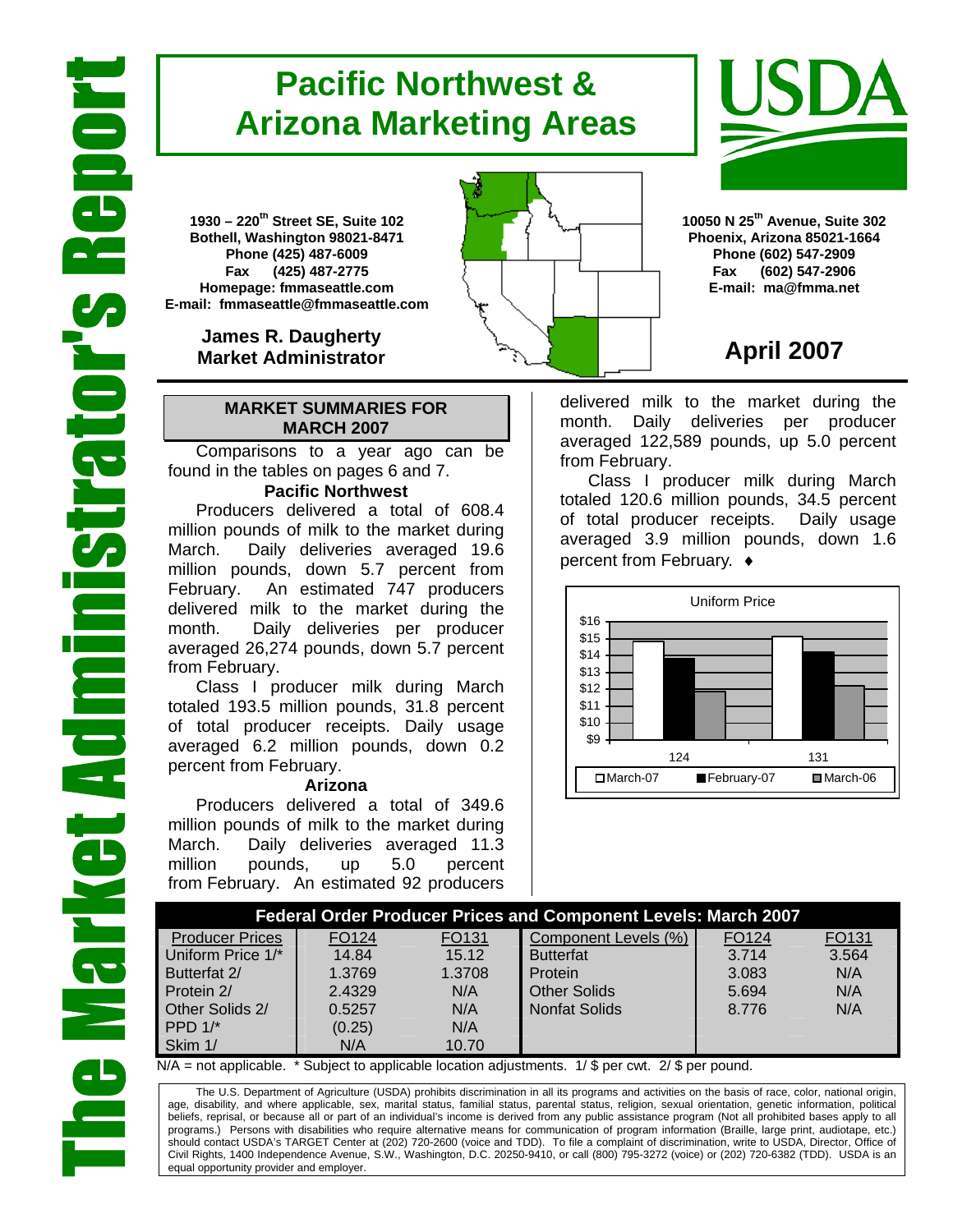### **Market Administrator's Report Volume 32, Number 4 April 2007**

### **SPECIAL NOTE: MARCH 2007 REVISED CLASS PRICES**

On April 6, USDA, AMS, Dairy Programs, announced a revision of the Class and Component Prices for March 2007 that were announced on March 30, 2007. Federal order language requires these prices be based on weekly prices announced by the National Agricultural Statistics Service (NASS) on or before the 5th day of the month. In setting the price release dates for 2007, AMS failed to note that NASS was releasing the "Dairy Products Prices" report on Thursday, April 5th. AMS determined that prices need to be recalculated using the five weeks of survey prices published in the April 5th NASS report. Consequently, prices and volumes for the survey week ending March 31st are included in the recalculation. See articles below and on page 3. ♦

#### **MARCH 2007 CLASS PRICES, AS REVISED**

March 2007 non-advanced Class Prices were calculated using NASS commodity price surveys from March 3, 10, 17, 24 and 31, 2007. Component prices for the month are \$2.4329 per pound of protein, \$1.3769 per pound of butterfat, \$0.5257 per pound of other solids, and \$1.0229 per pound of nonfat solids. See also the articles above and on page 3.

March 2007 Class III and IV prices at 3.5% butterfat are \$15.09 and \$13.71 per hundredweight, respectively. The March Class III price compared to February is up \$0.91. The Class III price is \$3.98 higher than in March 2006. The Class III price at 3.67% butterfat is \$5.40 above the support price of \$9.90 at 3.67% butterfat.

Class II butterfat was announced at \$1.3839 per pound. Class I skim and butterfat and Class II skim prices for March 2007 were announced on February 23, 2007. The Class II price at 3.5% butterfat is \$13.60 for March 2007.

|                 |          | <b>FINAL: NASS COMMODITY PRICES</b> |          |
|-----------------|----------|-------------------------------------|----------|
|                 | February | March                               | Change   |
| Cheese*         | \$1.3454 | \$1.3732                            | \$0.0278 |
| <b>Butter</b>   | \$1.2129 | \$1.2676                            | \$0.0547 |
| Nonfat Dry Milk | \$1.1021 | \$1.1902                            | \$0.0881 |
| Whey            | \$0.6005 | \$0.7060                            | \$0.1055 |

\* The weighted average of barrels plus 3 cents and blocks.

Current Commodity Prices - - The NASS survey of cheddar cheese prices showed increases in price received for 40-pound blocks and 500-pound barrels. The survey of 40-pound blocks showed an increase of 5.1 cents between the March 17 and the April 14 surveys, to \$1.3970 per pound. The survey of 500-pound barrels (adjusted to 38% moisture) showed an increase of 4.25 cents to \$1.4135 per pound.

The NASS butter price showed a net increase of 2.92 cents between the weeks ending March 17 and April 14 from \$1.2945 per pound to \$1.3237 per pound.

The NASS nonfat dry milk showed an increase of 22.28 cents since mid-March to \$1.3920 per pound. The average price for NASS whey showed an increase of 7.22 cents since mid-March to \$0.7794 per pound. ♦

#### **MAY'S CLASS I PRICE ANNOUNCEMENT**

On April 20, the May 2007 Class I price was announced at \$17.82 for the Pacific Northwest Order and \$18.27 for the Arizona Order. The Class I price was calculated using NASS commodity price surveys from the weeks of April 7 and 14.

The May Class III and IV advance skim prices are \$11.28 and \$10.80 per hundredweight, respectively. The butterfat portion of the Class I mover increased 4.93 cents from \$1.3896 to \$1.4389 per pound.

The May 2007 Class II skim and nonfat solids prices were also announced on April 20. The skim price is \$11.50 per hundredweight, and the nonfat solids price is \$1.2778 per pound for all Federal orders. ♦

| <b>ADVANCED: NASS COMMODITY PRICES FOR</b><br><b>CLASS I PRICE CALCULATIONS</b> |          |          |          |  |  |  |  |  |  |  |  |  |  |  |
|---------------------------------------------------------------------------------|----------|----------|----------|--|--|--|--|--|--|--|--|--|--|--|
|                                                                                 | April    | May      | Change   |  |  |  |  |  |  |  |  |  |  |  |
| Cheese*                                                                         | \$1.3656 | \$1.4177 | \$0.0521 |  |  |  |  |  |  |  |  |  |  |  |
| <b>Butter</b>                                                                   | \$1.2782 | \$1.3193 | \$0.0411 |  |  |  |  |  |  |  |  |  |  |  |
| Nonfat Dry Milk                                                                 | \$1.1655 | \$1.3692 | \$0.2037 |  |  |  |  |  |  |  |  |  |  |  |
| Whey                                                                            | \$0.7021 | \$0.7709 | \$0.0688 |  |  |  |  |  |  |  |  |  |  |  |

\* The weighted average of barrels plus 3 cents and blocks.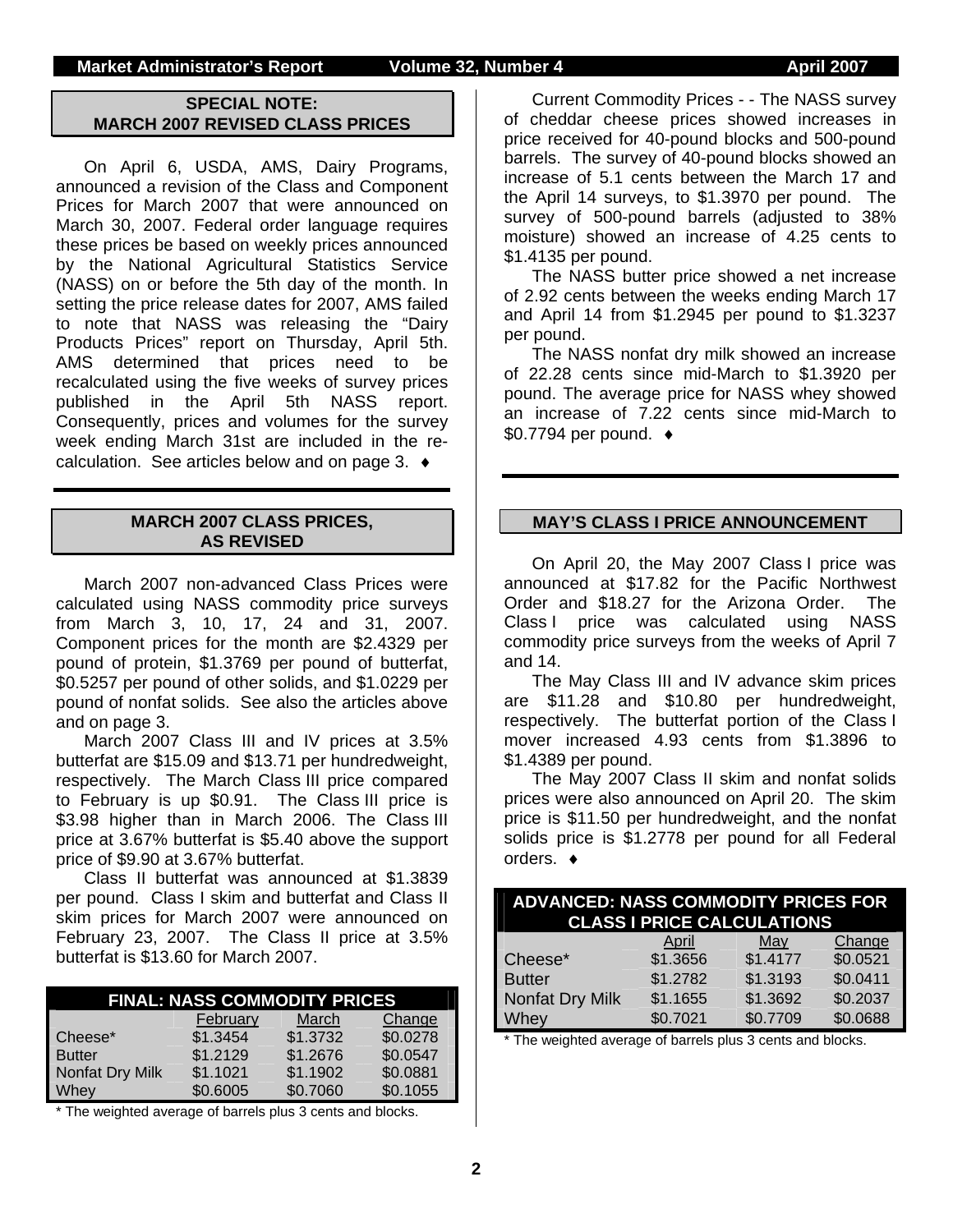#### **Market Administrator's Report Colume 32, Number 4 April 2007 April 2007**

### **USDA REVISES CLASS PRICE ANNOUNCEMENT DATE**

Listed below are the release dates for the Federal milk order program for price data applicable to January through December 2007. The advance pricing factors will be released on the Friday before the 23rd of the preceding month unless this date is a Friday.

|                     | <b>Advanced Prices and Pricing Factors</b> |                       |  |  |  |  |  |  |  |  |  |  |  |  |
|---------------------|--------------------------------------------|-----------------------|--|--|--|--|--|--|--|--|--|--|--|--|
| Month to            |                                            | Time Period of        |  |  |  |  |  |  |  |  |  |  |  |  |
| <b>Which Prices</b> | Release Date                               | <b>NASS Prices 1/</b> |  |  |  |  |  |  |  |  |  |  |  |  |
| Apply               |                                            |                       |  |  |  |  |  |  |  |  |  |  |  |  |
| January             | Dec. 22, 2006                              | 12/9, 16              |  |  |  |  |  |  |  |  |  |  |  |  |
| February            | Jan. 19, 2007                              | 1/6, 13               |  |  |  |  |  |  |  |  |  |  |  |  |
| March               | Feb. 23                                    | 2/10, 17              |  |  |  |  |  |  |  |  |  |  |  |  |
| April               | Mar. 23                                    | 3/10, 17              |  |  |  |  |  |  |  |  |  |  |  |  |
| May                 | Apr. 20                                    | 4/7, 14               |  |  |  |  |  |  |  |  |  |  |  |  |
| June                | <b>May 18</b>                              | 5/5, 12               |  |  |  |  |  |  |  |  |  |  |  |  |
| July                | <b>Jun. 22</b>                             | 6/9, 16               |  |  |  |  |  |  |  |  |  |  |  |  |
| August              | <b>Jul. 20</b>                             | 7/7, 14               |  |  |  |  |  |  |  |  |  |  |  |  |
| September           | Aug. 17                                    | 8/4, 11               |  |  |  |  |  |  |  |  |  |  |  |  |
| October             | Sept. 21                                   | 9/8, 15               |  |  |  |  |  |  |  |  |  |  |  |  |
| November            | Oct. 19                                    | 10/6, 13              |  |  |  |  |  |  |  |  |  |  |  |  |
| December            | <b>Nov. 23</b>                             | 11/10, 17             |  |  |  |  |  |  |  |  |  |  |  |  |

|                                          | <b>Class and Component Prices</b> |                                         |  |  |  |  |  |  |  |  |  |  |  |  |
|------------------------------------------|-----------------------------------|-----------------------------------------|--|--|--|--|--|--|--|--|--|--|--|--|
| Month to<br><b>Which Prices</b><br>Apply | Release<br>Date                   | Time Period of<br><b>NASS Prices 1/</b> |  |  |  |  |  |  |  |  |  |  |  |  |
| January                                  | Feb. 2, 2007                      | 1/6, 13, 20, 27                         |  |  |  |  |  |  |  |  |  |  |  |  |
| February                                 | Mar. 2                            | 2/3, 10, 17, 24                         |  |  |  |  |  |  |  |  |  |  |  |  |
| March                                    | Apr. 6 *                          | $3/3$ , 10, 17, 24, 31 *                |  |  |  |  |  |  |  |  |  |  |  |  |
| April                                    | May 4                             | 4/7, 14, 21, 28 *                       |  |  |  |  |  |  |  |  |  |  |  |  |
| May                                      | Jun. 1                            | 5/5, 12, 19, 26                         |  |  |  |  |  |  |  |  |  |  |  |  |
| June                                     | Jun. 29                           | 6/2, 9, 16, 23                          |  |  |  |  |  |  |  |  |  |  |  |  |
| July                                     | Aug. 3                            | 6/30, 7/7, 14, 21,<br>28                |  |  |  |  |  |  |  |  |  |  |  |  |
| August                                   | Aug. 31                           | 8/4, 11, 18, 25                         |  |  |  |  |  |  |  |  |  |  |  |  |
| September                                | Oct. 5                            | 9/1, 8, 15, 22, 29                      |  |  |  |  |  |  |  |  |  |  |  |  |
| October                                  | Nov. 2                            | 10/6, 13, 20, 27                        |  |  |  |  |  |  |  |  |  |  |  |  |
| November                                 | Nov. 30                           | 11/3, 10, 17, 24                        |  |  |  |  |  |  |  |  |  |  |  |  |
| December                                 | Jan. 4, 2008                      | 12/1, 8, 15, 22, 29                     |  |  |  |  |  |  |  |  |  |  |  |  |

\* Revised. Revisions are in bold.

1/ Weekly sales periods, ending on the indicated date, that are included in the applicable average. Information for the week usually is released by NASS on Friday of the following week.

Likewise, the class and component prices will be released on the Friday before the 5th of the following month unless this date is a Friday. A revision to the release date and time period of NASS prices for the Class and Component Prices for March 2007 has been made. Prices that had been announced on March 30 were revised on April 6 at 3:15 p.m. EDT. The time period of NASS prices for the Class and Component Prices for April 2007 has also been revised. The release time for all other release dates, except Nov. 23, is 10:00 a.m. EST/EDST; for Nov. 23, the release time is 2:00 p.m. EST. ♦

#### **NASS REVISES RECENT SURVEY PRICES**

On April 13, 2007, NASS announced revisions in prices for the weeks ending March 17, 24 and 31, 2007. In a special note, NASS noted that "due to a reporting error at a nonfat dry milk plant, the previous three weeks of nonfat dry milk prices and volumes have been revised." NASS added that "No data will be revised beyond four weeks as per NASS policy." The NASS survey for April 13, 2007, can be found at: http://usda.mannlib.cornell.edu /MannUsda/viewDocumentInfo.do?documentID=14 50. The NASS surveys for the weeks of March 3, 10, 17, 24, and 31, as released on April 5, 2007, were used in calculating the Federal order Class IV price and the revisions identified are not included in the Class IV price calculation. ♦

| <b>REVISION IN NASS NFDM PRICES</b> |          |          |          |  |  |  |  |  |  |  |  |  |  |  |
|-------------------------------------|----------|----------|----------|--|--|--|--|--|--|--|--|--|--|--|
| <b>AS OF APRIL 13, 2007</b>         |          |          |          |  |  |  |  |  |  |  |  |  |  |  |
|                                     | April 5  | April 13 | Change   |  |  |  |  |  |  |  |  |  |  |  |
| April 7                             | N/A      | \$1.3513 | N/A      |  |  |  |  |  |  |  |  |  |  |  |
| March 31                            | \$1.2378 | \$1.2967 | \$0.0589 |  |  |  |  |  |  |  |  |  |  |  |
| March 24                            | \$1.2341 | \$1.3231 | \$0.0890 |  |  |  |  |  |  |  |  |  |  |  |
| March 17                            | \$1.1692 | \$1.2521 | \$0.0829 |  |  |  |  |  |  |  |  |  |  |  |
| March 10                            | \$1.1608 | \$1.1608 | N/R      |  |  |  |  |  |  |  |  |  |  |  |

| <b>REVISION IN NASS NFDM VOLUMES IN</b><br>POUNDS AS OF APRIL 13, 2007 |            |            |               |  |  |  |  |  |  |  |  |  |  |  |
|------------------------------------------------------------------------|------------|------------|---------------|--|--|--|--|--|--|--|--|--|--|--|
|                                                                        | April 5    | April 13   | Change        |  |  |  |  |  |  |  |  |  |  |  |
| April 7                                                                | N/A        | 15,465,929 | N/A           |  |  |  |  |  |  |  |  |  |  |  |
| March 31                                                               | 16,918,541 | 12,719,020 | (4, 199, 521) |  |  |  |  |  |  |  |  |  |  |  |
| March 24                                                               | 20,482,373 | 13,284,241 | (7, 198, 132) |  |  |  |  |  |  |  |  |  |  |  |
| March 17                                                               | 22,766,943 | 14,422,047 | (8,344,896)   |  |  |  |  |  |  |  |  |  |  |  |
| March 10                                                               | 17,557,997 | 17,557,997 | N/R           |  |  |  |  |  |  |  |  |  |  |  |

N/A: Not applicable. N/R: No revision.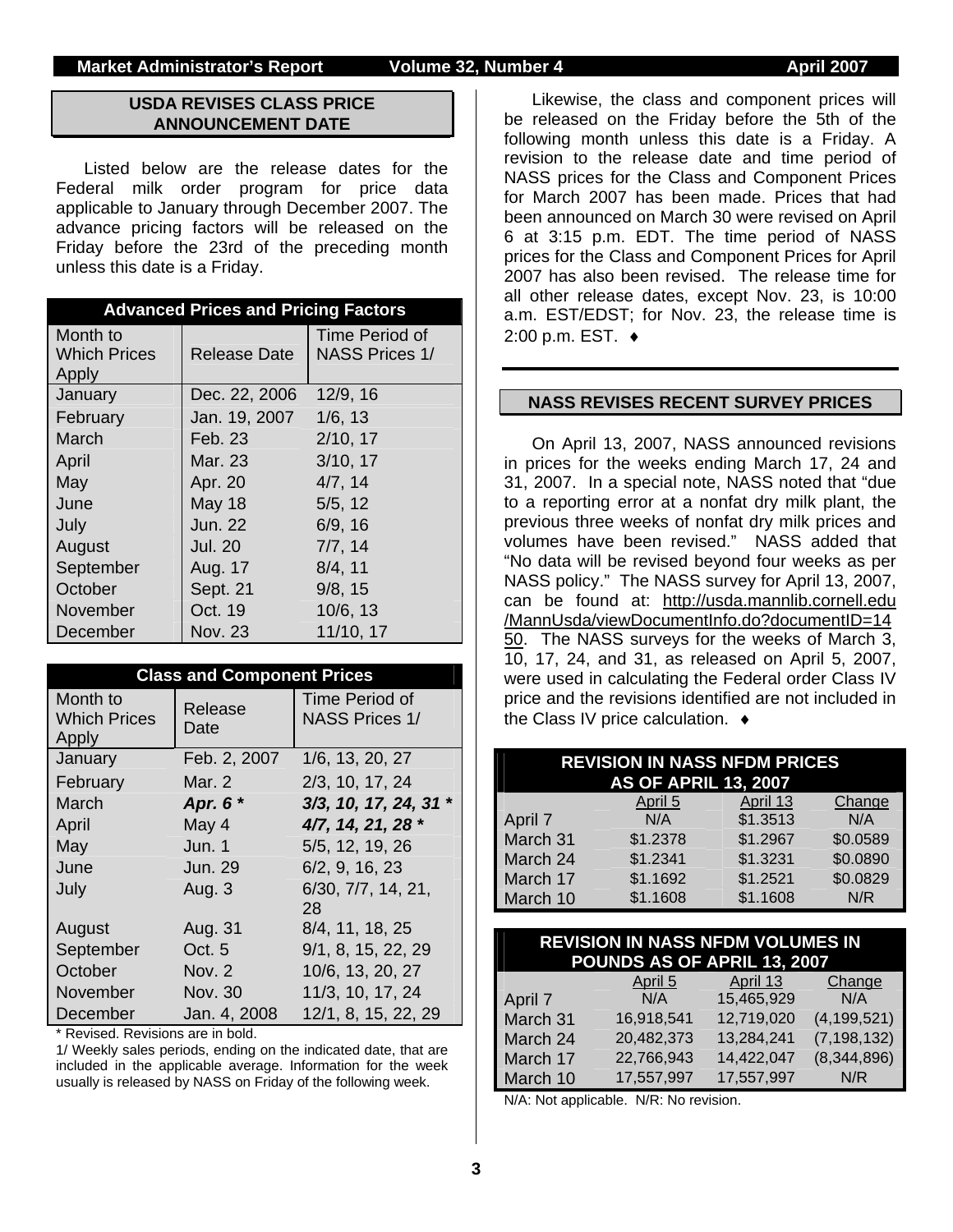#### *Continued from Page 8*

The table on page 5 details the differences in the characteristics of each survey. Within the table, comparisons are made between the following areas: 1) Purpose; 2) Coverage; 3) Specifications For How NFDM Prices Are Developed; 4) Reported Price; and 5) Content, Frequency & Methods. **Purpose**

The first difference between the NASS and the DMN survey is the purpose that each fulfills. The NASS survey's purpose is very specific and is to provide a basis for establishing a minimum market value of raw milk for Federal Milk Marketing Orders. In addition, the NASS survey is not voluntary, but required under the "Dairy Market Enhancement Act of 2000." On the other hand, the DMN surveys are a part of a broader aspect of the mission of USDA's Agricultural Marketing Service. The data collected by DMN and other Market News offices, is designed to assist in the orderly marketing and distribution of farm commodities. The DMN surveys provide dairy farmers and their cooperatives, processors, buyers and sellers of dairy products, and others with timely and accurate market information on milk and dairy products which will help them in making current buying decisions and in future planning.

#### **Coverage**

The coverage of the NASS and DMN surveys has some overlap but not to any significant degree. The NASS survey is national in scope and conducted weekly. NASS only surveys manufacturing plants which produce more than 1 million pounds annually of specific cheese, butter, nonfat dry milk, and dry whey products. The DMN survey, while it includes national components, primarily covers regional markets. The DMN surveys are also voluntary, conducted by phone, and include buyers, and sellers, brokers/resellers.

### **Specifications For How NFDM Prices Are Developed**

A difference between the NASS and the DMN surveys are how products sales are identified, what products are surveyed, and the particular unit sizes of the products. The table on page 5 has specific information on differences between the two surveys. The NASS survey includes tote and tanker sales in addition to 25 kilogram and 50 pound bags. Also, the NASS survey only includes low/medium heat process NFDM products where the DMN survey looks at both low/medium heat and high heat process NFDM. High heat NFDM products generally have higher surveyed prices.

#### **Reported Price**

 Another difference between the NASS and the DMN surveys is that the NASS reports a weighted average price, that is dividing the total value of sales by the total pounds sold. The DMN surveys however, are announced as ranges from low to high observations with no weighting by volume. DMN does report a mostly series or range which identifies where most sales are taking place, but, again, without any weighting of the sales prices.

### **Content, Frequency & Methods**

Lastly, the content of the NASS and DMN surveys are very different. Simply put, the two surveys differ in their content based on their primary purpose. The NASS survey is designed to arrive at a price for dairy products with specific characteristics. The data is reviewed by statisticians in NASS field offices. The data is further reviewed in Washington, DC, and compared to previous submissions of a manufacturer and reports of other manufacturers. Data that seems questionable is verified. When published, the data is the basis for establishing a minimum market value of raw milk for Federal Milk Marketing Orders. The data is also used by participants in the dairy industry, from dairy farmers to economists and analysts, to interpret production data and project past and future price trends.

 The DMN surveys are a part of a larger purpose of the Agricultural Marketing Service, that is, "to provide current, unbiased price and sales information to assist in the orderly marketing and distribution of farm commodities." Each market reporter analyzes and evaluates a variety of information as it relates to dairy marketing from both survey interviews and other USDA information with the end goal of evaluating the reliability and representativeness of information collected and reported. Outlier information is verified or thrown out. Subscribers to DMN use the survey information as an indicator of the value of different commodities in various regions of the country and to make purchase and production decisions between commodities and regions. ♦

Further information on the NASS and DMN Surveys identified in this article can be found at the following internet links:

NASS: http://usda.mannlib.cornell.edu/

MannUsda/viewDocumentInfo.do?documentID=1450 DMN: http://www.ams.usda.gov/dairy/mncs/index.htm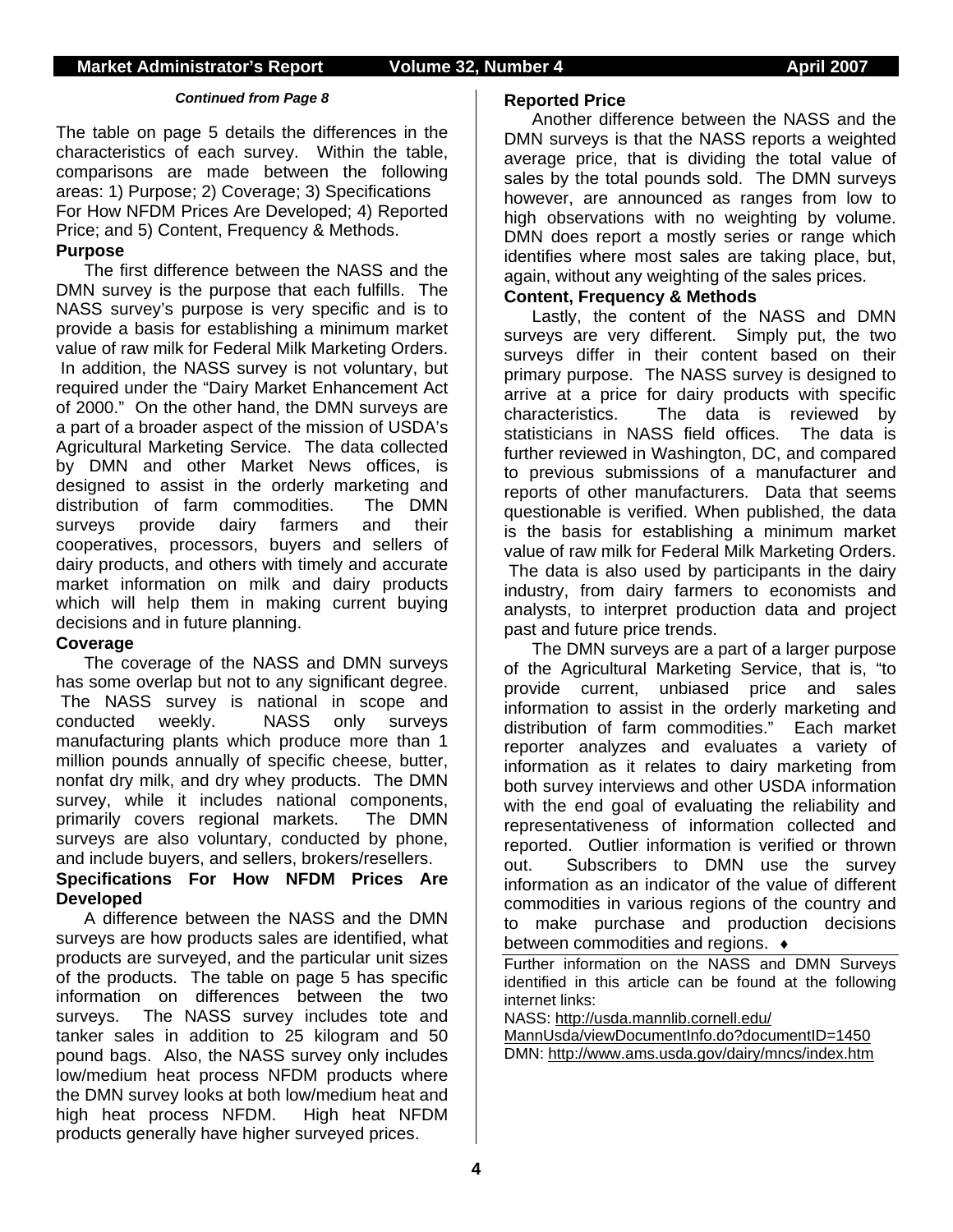| <b>National Agricultural Statistics Service (NASS)</b>                                                                                                                                                                                                                                                                                                                                                                                                                                                                                                                                                                                                                                                                                                                                                                                                                                                                                                                                                                                                                                                                                                                                                                                                                                                                                                                                                                                                                                                                                                                                                                                                                                                                                                                     | <b>Dairy Market News (DMN)</b>                                                                                                                                                                                                                                                                                                                                                                                                                                                                                                                                                                                                                                                                                                                                                                                                                                                                                                                                                                                                                                                             |
|----------------------------------------------------------------------------------------------------------------------------------------------------------------------------------------------------------------------------------------------------------------------------------------------------------------------------------------------------------------------------------------------------------------------------------------------------------------------------------------------------------------------------------------------------------------------------------------------------------------------------------------------------------------------------------------------------------------------------------------------------------------------------------------------------------------------------------------------------------------------------------------------------------------------------------------------------------------------------------------------------------------------------------------------------------------------------------------------------------------------------------------------------------------------------------------------------------------------------------------------------------------------------------------------------------------------------------------------------------------------------------------------------------------------------------------------------------------------------------------------------------------------------------------------------------------------------------------------------------------------------------------------------------------------------------------------------------------------------------------------------------------------------|--------------------------------------------------------------------------------------------------------------------------------------------------------------------------------------------------------------------------------------------------------------------------------------------------------------------------------------------------------------------------------------------------------------------------------------------------------------------------------------------------------------------------------------------------------------------------------------------------------------------------------------------------------------------------------------------------------------------------------------------------------------------------------------------------------------------------------------------------------------------------------------------------------------------------------------------------------------------------------------------------------------------------------------------------------------------------------------------|
| <b>PURPOSE</b>                                                                                                                                                                                                                                                                                                                                                                                                                                                                                                                                                                                                                                                                                                                                                                                                                                                                                                                                                                                                                                                                                                                                                                                                                                                                                                                                                                                                                                                                                                                                                                                                                                                                                                                                                             |                                                                                                                                                                                                                                                                                                                                                                                                                                                                                                                                                                                                                                                                                                                                                                                                                                                                                                                                                                                                                                                                                            |
| Dairy Products Prices are collected weekly and used by USDA to assist in<br>the determination of the minimum market value of raw milk. The "Dairy Market<br>Enhancement Act of 2000," requires the mandatory reporting of the price,<br>quantity, and moisture content of butter, nonfat dry milk, cheddar cheese, and<br>dry whey.                                                                                                                                                                                                                                                                                                                                                                                                                                                                                                                                                                                                                                                                                                                                                                                                                                                                                                                                                                                                                                                                                                                                                                                                                                                                                                                                                                                                                                        | The Dairy Market News Branch's objectives<br>are to provide dairy farmers and their<br>cooperatives, processors, buyers and sellers of<br>dairy products, and others with timely and<br>accurate market information on milk and dairy<br>products which will help them in making current<br>buying decisions and in future planning.                                                                                                                                                                                                                                                                                                                                                                                                                                                                                                                                                                                                                                                                                                                                                       |
| <b>COVERAGE</b>                                                                                                                                                                                                                                                                                                                                                                                                                                                                                                                                                                                                                                                                                                                                                                                                                                                                                                                                                                                                                                                                                                                                                                                                                                                                                                                                                                                                                                                                                                                                                                                                                                                                                                                                                            |                                                                                                                                                                                                                                                                                                                                                                                                                                                                                                                                                                                                                                                                                                                                                                                                                                                                                                                                                                                                                                                                                            |
| The Dairy Products Prices survey is a national program conducted weekly in<br>selected states. The scope of the survey includes cheese plants, butter plants,<br>nonfat dry milk plants, and dry whey plants that annually have 1 million or more<br>pounds of sales of these manufactured dairy products.                                                                                                                                                                                                                                                                                                                                                                                                                                                                                                                                                                                                                                                                                                                                                                                                                                                                                                                                                                                                                                                                                                                                                                                                                                                                                                                                                                                                                                                                 | Markets covered are regional or national in<br>scope. Buyers, sellers, and brokers/resellers are<br>surveyed by telephone and share information on<br>a voluntary basis.                                                                                                                                                                                                                                                                                                                                                                                                                                                                                                                                                                                                                                                                                                                                                                                                                                                                                                                   |
| SPECIFICATIONS FOR HOW NFDM PRICES ARE DEVELOPED                                                                                                                                                                                                                                                                                                                                                                                                                                                                                                                                                                                                                                                                                                                                                                                                                                                                                                                                                                                                                                                                                                                                                                                                                                                                                                                                                                                                                                                                                                                                                                                                                                                                                                                           |                                                                                                                                                                                                                                                                                                                                                                                                                                                                                                                                                                                                                                                                                                                                                                                                                                                                                                                                                                                                                                                                                            |
| Sale: When a transaction is completed (for example: nonfat dry milk is "shipped<br>out" and title transfer occurs). Sales are for USDA Extra Grade and USPH<br>Grade A, non-fortified, nonfat dry milk.<br>Price: Price is f.o.b. processing plant/storage center. Prices and quantities are<br>for all 25 kilogram bag, 50 pound bag, tote and tanker sales.<br>Include: Nonfat dry milk manufactured using low or medium heat process, CCC<br>purchases under the Dairy Price Support and related programs, and CME sales<br>by initial manufacturer.<br>Exclude: Sales of nonfat dry milk more than 180 days old, nonfat dry milk<br>manufactured using high heat process, sales of instant nonfat dry milk, sales of<br>dry buttermilk products, transportation and clearing charges, intra-company<br>sales, resales of purchased nonfat dry milk and forward pricing sales (sales in<br>which the selling prices was set (not adjusted) 30 or more days before the<br>transaction was completed).                                                                                                                                                                                                                                                                                                                                                                                                                                                                                                                                                                                                                                                                                                                                                                    | Sale: Spot sale prices are collected along with<br>very short term contracts as they are<br>established.<br>Price: Prices are f.o.b. the producing plant.<br>Prices are for 25 kilogram and 50 pound bags.<br>Include: Prices are collected for low/medium<br>heat powder and high heat powder in two<br>separate price series. CCC and DEIP sales are<br>included.<br><b>Exclude:</b> Long term contracts at fixed prices are<br>not included in the price series. No volumes are<br>reported.                                                                                                                                                                                                                                                                                                                                                                                                                                                                                                                                                                                            |
| <b>REPORTED PRICE</b>                                                                                                                                                                                                                                                                                                                                                                                                                                                                                                                                                                                                                                                                                                                                                                                                                                                                                                                                                                                                                                                                                                                                                                                                                                                                                                                                                                                                                                                                                                                                                                                                                                                                                                                                                      |                                                                                                                                                                                                                                                                                                                                                                                                                                                                                                                                                                                                                                                                                                                                                                                                                                                                                                                                                                                                                                                                                            |
| A weighted average price calculated by dividing the total dollars received by<br>the total pounds sold.                                                                                                                                                                                                                                                                                                                                                                                                                                                                                                                                                                                                                                                                                                                                                                                                                                                                                                                                                                                                                                                                                                                                                                                                                                                                                                                                                                                                                                                                                                                                                                                                                                                                    | A price range along with a mostly series are<br>generally reported. The mostly series more<br>closely defines where the majority of the sales<br>are taking place. The mostly series is<br>transaction driven and not volume weighted.                                                                                                                                                                                                                                                                                                                                                                                                                                                                                                                                                                                                                                                                                                                                                                                                                                                     |
| <b>CONTENT, FREQUENCY &amp; METHODS</b>                                                                                                                                                                                                                                                                                                                                                                                                                                                                                                                                                                                                                                                                                                                                                                                                                                                                                                                                                                                                                                                                                                                                                                                                                                                                                                                                                                                                                                                                                                                                                                                                                                                                                                                                    |                                                                                                                                                                                                                                                                                                                                                                                                                                                                                                                                                                                                                                                                                                                                                                                                                                                                                                                                                                                                                                                                                            |
| Dairy products producers provide data for prices and volume of sales for<br>cheddar cheese, nonfat dry milk, butter, and dry whey, as well as barrel cheddar<br>cheese moisture content. The data are collected as weekly totals of pounds sold<br>and dollars received. The survey is conducted weekly and reporting is required<br>by law. The data published each Friday is for the previous week Sunday through<br>Saturday.<br>The Dairy Products Prices survey universe is all facilities in the United<br>States that have 1 million or more pounds of sales of the manufactured dairy<br>products in the program. Facsimile, mail, telephone, and web-based reporting<br>are used to speed movement of data from respondents.<br>Verification of the data begins with a review by NASS field office<br>statisticians. This data is then transmitted to NASS headquarters in DC where it<br>undergoes two additional reviews by specialists. Data are compared to previous<br>data from respondents as well as the current data of other respondents. If the<br>data seems questionable, respondents are re-contacted and the accuracy of the<br>data verified. Once verified and summarized, there is a final review of the data<br>before publication.<br>The primary use of the dairy products prices statistics is to assist the USDA<br>in the determination of the minimum market value of raw milk. Producers also<br>use the information to determine production and marketing strategies. Producer<br>organizations, financial institutions, traders, national policymakers, and foreign<br>buyers and sellers are other important data users. Economists, analysts, and<br>researchers interpret production data to project past and future price trends. | Surveyed operations supply information on<br>sales prices, along with supply and demand<br>factors relevant to the market.<br>Domestic prices are surveyed on a weekly<br>basis and prices are released on Thursday of<br>each week.<br>In order to properly report a market, the<br>reporter must be able to analyze and evaluate a<br>variety of information as it relates to dairy<br>marketing. In addition to their interviews, market<br>reporters have access to a variety of Federal<br>order and other USDA information. This<br>information is extremely helpful in evaluating the<br>reliability and representativeness of information<br>collected.<br>Prices reported to reporters are reviewed by<br>reporters across all regions and commodities.<br>Outliers are verified by contacting named buyers<br>or are discarded.<br>Prices are used by industry participants as<br>indicators of the values of different commodities<br>in various regions of the country. These prices<br>are used to make purchase and production<br>decisions between commodities and regions. |

Source: USDA, AMS, Dairy Programs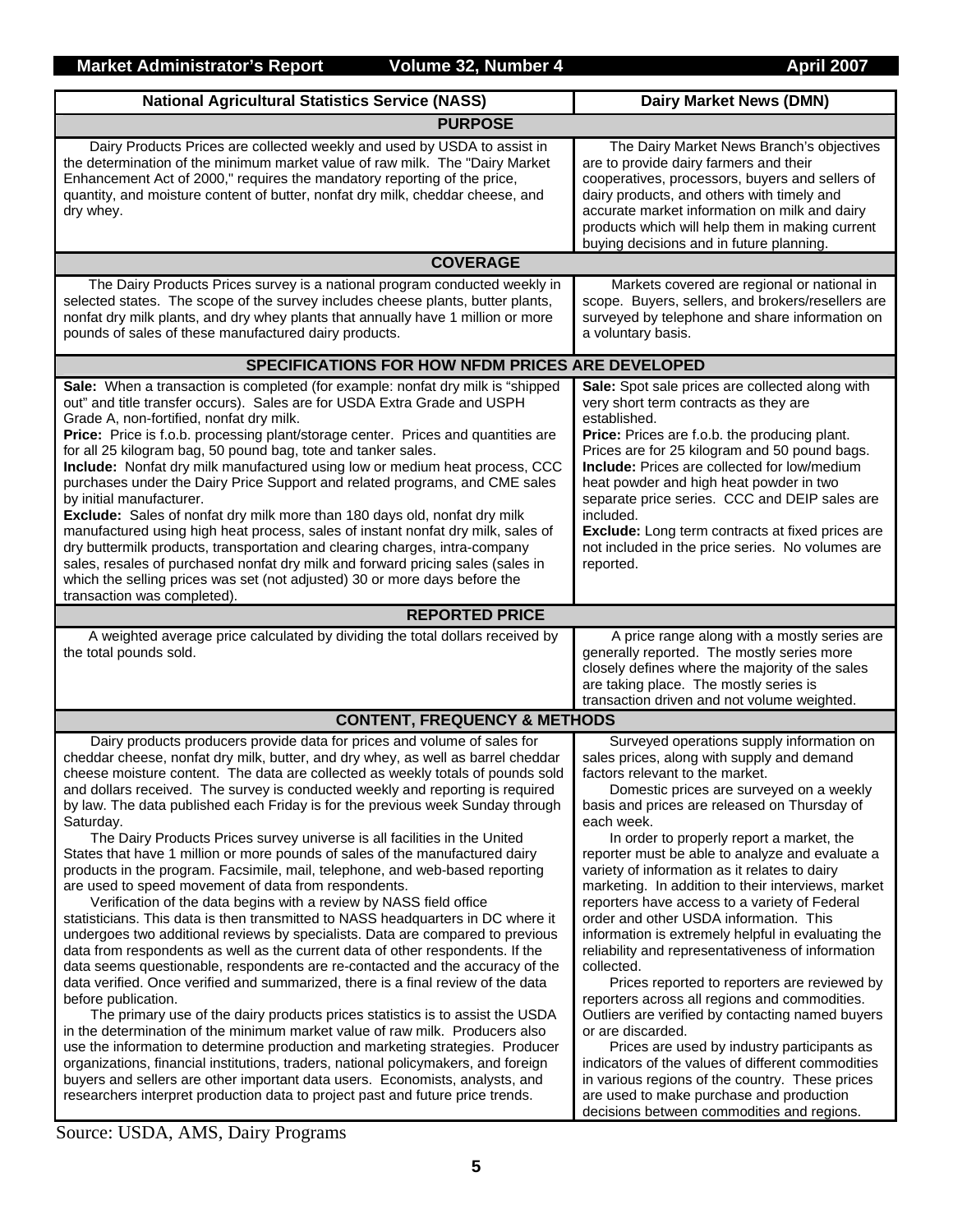| 835<br>თ<br>23<br>26.87%<br>5.48%<br>32.37%<br>25,908<br>27<br>12.20<br>1.3469<br>2.1220<br>\$15.28<br>12.62<br>11.10<br>0.1999<br>\$12.60<br>Feb 2006<br>0.40<br>$\ddot{}$<br>$\ddot{}$<br>თ<br>27.38%<br>5.21%<br>31.96%<br>835<br>26,209<br>$_{\rm 22}$<br>27<br>11.69<br>\$14.39<br>11.11<br>12596<br>1.8836<br>0.1874<br>10.68<br>\$11.86<br>Mar 2006<br>$\ddot{}$<br>$\ddot{}$<br>\$0.75<br>$\circ$<br>30.03%<br>26.95%<br>23<br>31%<br>27,864<br>747<br>27<br>0.4170<br>4.18<br>2.4125<br>\$15.29<br>13.08<br>1.3112<br>2.71<br>\$13.81<br>\$(0.37)<br>$\ddot{}$<br>Feb 2007<br>$\ddot{}$<br>$\circ$<br>$23 *$<br>26,274 *<br>$\overset{*}{\circ}$<br>747<br>28.17%<br>31.80%<br>7.81%<br>28<br>15.09<br>13.60<br>2.4329<br>\$16.15<br>1.3769<br>\$14.84<br>13.71<br>0.5257<br>\$(0.25)<br>Mar 2007<br>$\ddot{}$<br>$\ddot{\phantom{1}}$<br>Minimum Class Prices (3.5% B.F.)<br>Producer Price Differential (\$/cwt.)<br>Uniform Butterfat Price (\$/pound)<br>Statistical Uniform Price (\$/cwt.)<br>Uniform Skim Price (\$/cwt.) | $122,589 *$<br>$\ddot{\cdot}$<br>$2^{*}$<br>$\frac{1}{2}$<br>r<br>15.09<br>\$16.60<br>13.60<br>1.3708<br>\$15.12<br>13.71<br>10.70<br><b>Mar 2007</b><br>$\ddot{}$<br>$\ddot{}$<br>$\ddot{}$<br>+ | 92<br>116,728<br>$\overline{ }$<br>14.18<br>1.3130<br>\$15.74<br>13.08<br>\$14.22<br>12.71<br>Feb 2007<br>$\ddot{}$<br>+<br>$\ddot{}$<br>$\ddot{}$<br>9.97 | 11.69<br>1.2858<br>\$14.84<br>11.11<br>10.68<br>\$12.21<br>7.99<br><b>Mar 2006</b><br>$\ddot{}$<br>$\ddot{}$<br>$\ddot{}$<br>+ | 12.20<br>11.10<br>\$15.73<br>12.62<br>1.3750<br>Feb 2006<br>$\ddot{}$<br>$\ddot{}$<br>8.52<br>+<br>+ |
|-------------------------------------------------------------------------------------------------------------------------------------------------------------------------------------------------------------------------------------------------------------------------------------------------------------------------------------------------------------------------------------------------------------------------------------------------------------------------------------------------------------------------------------------------------------------------------------------------------------------------------------------------------------------------------------------------------------------------------------------------------------------------------------------------------------------------------------------------------------------------------------------------------------------------------------------------------------------------------------------------------------------------------------------|---------------------------------------------------------------------------------------------------------------------------------------------------------------------------------------------------|------------------------------------------------------------------------------------------------------------------------------------------------------------|--------------------------------------------------------------------------------------------------------------------------------|------------------------------------------------------------------------------------------------------|
|                                                                                                                                                                                                                                                                                                                                                                                                                                                                                                                                                                                                                                                                                                                                                                                                                                                                                                                                                                                                                                           |                                                                                                                                                                                                   |                                                                                                                                                            |                                                                                                                                |                                                                                                      |
|                                                                                                                                                                                                                                                                                                                                                                                                                                                                                                                                                                                                                                                                                                                                                                                                                                                                                                                                                                                                                                           |                                                                                                                                                                                                   |                                                                                                                                                            |                                                                                                                                |                                                                                                      |
|                                                                                                                                                                                                                                                                                                                                                                                                                                                                                                                                                                                                                                                                                                                                                                                                                                                                                                                                                                                                                                           |                                                                                                                                                                                                   |                                                                                                                                                            |                                                                                                                                |                                                                                                      |
|                                                                                                                                                                                                                                                                                                                                                                                                                                                                                                                                                                                                                                                                                                                                                                                                                                                                                                                                                                                                                                           |                                                                                                                                                                                                   |                                                                                                                                                            |                                                                                                                                |                                                                                                      |
|                                                                                                                                                                                                                                                                                                                                                                                                                                                                                                                                                                                                                                                                                                                                                                                                                                                                                                                                                                                                                                           |                                                                                                                                                                                                   |                                                                                                                                                            |                                                                                                                                |                                                                                                      |
|                                                                                                                                                                                                                                                                                                                                                                                                                                                                                                                                                                                                                                                                                                                                                                                                                                                                                                                                                                                                                                           |                                                                                                                                                                                                   |                                                                                                                                                            |                                                                                                                                |                                                                                                      |
|                                                                                                                                                                                                                                                                                                                                                                                                                                                                                                                                                                                                                                                                                                                                                                                                                                                                                                                                                                                                                                           |                                                                                                                                                                                                   |                                                                                                                                                            |                                                                                                                                |                                                                                                      |
|                                                                                                                                                                                                                                                                                                                                                                                                                                                                                                                                                                                                                                                                                                                                                                                                                                                                                                                                                                                                                                           |                                                                                                                                                                                                   |                                                                                                                                                            |                                                                                                                                |                                                                                                      |
|                                                                                                                                                                                                                                                                                                                                                                                                                                                                                                                                                                                                                                                                                                                                                                                                                                                                                                                                                                                                                                           |                                                                                                                                                                                                   |                                                                                                                                                            |                                                                                                                                |                                                                                                      |
|                                                                                                                                                                                                                                                                                                                                                                                                                                                                                                                                                                                                                                                                                                                                                                                                                                                                                                                                                                                                                                           |                                                                                                                                                                                                   |                                                                                                                                                            |                                                                                                                                |                                                                                                      |
|                                                                                                                                                                                                                                                                                                                                                                                                                                                                                                                                                                                                                                                                                                                                                                                                                                                                                                                                                                                                                                           |                                                                                                                                                                                                   |                                                                                                                                                            |                                                                                                                                |                                                                                                      |
|                                                                                                                                                                                                                                                                                                                                                                                                                                                                                                                                                                                                                                                                                                                                                                                                                                                                                                                                                                                                                                           |                                                                                                                                                                                                   |                                                                                                                                                            |                                                                                                                                | \$13.03                                                                                              |
|                                                                                                                                                                                                                                                                                                                                                                                                                                                                                                                                                                                                                                                                                                                                                                                                                                                                                                                                                                                                                                           |                                                                                                                                                                                                   |                                                                                                                                                            |                                                                                                                                |                                                                                                      |
|                                                                                                                                                                                                                                                                                                                                                                                                                                                                                                                                                                                                                                                                                                                                                                                                                                                                                                                                                                                                                                           |                                                                                                                                                                                                   |                                                                                                                                                            | 84                                                                                                                             | 86                                                                                                   |
|                                                                                                                                                                                                                                                                                                                                                                                                                                                                                                                                                                                                                                                                                                                                                                                                                                                                                                                                                                                                                                           |                                                                                                                                                                                                   |                                                                                                                                                            | 110,767                                                                                                                        | 105,238                                                                                              |
|                                                                                                                                                                                                                                                                                                                                                                                                                                                                                                                                                                                                                                                                                                                                                                                                                                                                                                                                                                                                                                           |                                                                                                                                                                                                   |                                                                                                                                                            |                                                                                                                                |                                                                                                      |
|                                                                                                                                                                                                                                                                                                                                                                                                                                                                                                                                                                                                                                                                                                                                                                                                                                                                                                                                                                                                                                           |                                                                                                                                                                                                   |                                                                                                                                                            | Ю                                                                                                                              |                                                                                                      |
|                                                                                                                                                                                                                                                                                                                                                                                                                                                                                                                                                                                                                                                                                                                                                                                                                                                                                                                                                                                                                                           |                                                                                                                                                                                                   |                                                                                                                                                            | ო                                                                                                                              | ნ დ                                                                                                  |
|                                                                                                                                                                                                                                                                                                                                                                                                                                                                                                                                                                                                                                                                                                                                                                                                                                                                                                                                                                                                                                           |                                                                                                                                                                                                   | $\mathbf{z}$                                                                                                                                               | 26                                                                                                                             | 26                                                                                                   |
|                                                                                                                                                                                                                                                                                                                                                                                                                                                                                                                                                                                                                                                                                                                                                                                                                                                                                                                                                                                                                                           |                                                                                                                                                                                                   |                                                                                                                                                            |                                                                                                                                |                                                                                                      |
|                                                                                                                                                                                                                                                                                                                                                                                                                                                                                                                                                                                                                                                                                                                                                                                                                                                                                                                                                                                                                                           | 34.49%                                                                                                                                                                                            | 36.82%                                                                                                                                                     | 32.66%                                                                                                                         | 32.34%                                                                                               |
|                                                                                                                                                                                                                                                                                                                                                                                                                                                                                                                                                                                                                                                                                                                                                                                                                                                                                                                                                                                                                                           | 9.43%                                                                                                                                                                                             | 8.18%                                                                                                                                                      | 8.62%                                                                                                                          | 8.29%                                                                                                |
|                                                                                                                                                                                                                                                                                                                                                                                                                                                                                                                                                                                                                                                                                                                                                                                                                                                                                                                                                                                                                                           | 27.04%                                                                                                                                                                                            | 22.11%                                                                                                                                                     | 32.18%                                                                                                                         | 35.31%                                                                                               |
| 35.28%<br>35.45%<br>.71%<br>8<br>32.22%                                                                                                                                                                                                                                                                                                                                                                                                                                                                                                                                                                                                                                                                                                                                                                                                                                                                                                                                                                                                   | 29.04%                                                                                                                                                                                            | 32.89%                                                                                                                                                     | 26.54%                                                                                                                         | 24.06%                                                                                               |
| + Not Applicable. * Preliminary.                                                                                                                                                                                                                                                                                                                                                                                                                                                                                                                                                                                                                                                                                                                                                                                                                                                                                                                                                                                                          |                                                                                                                                                                                                   |                                                                                                                                                            |                                                                                                                                |                                                                                                      |
| THLY SUPPLEMENTAL STATISTICS<br>N O N                                                                                                                                                                                                                                                                                                                                                                                                                                                                                                                                                                                                                                                                                                                                                                                                                                                                                                                                                                                                     |                                                                                                                                                                                                   |                                                                                                                                                            |                                                                                                                                |                                                                                                      |
|                                                                                                                                                                                                                                                                                                                                                                                                                                                                                                                                                                                                                                                                                                                                                                                                                                                                                                                                                                                                                                           |                                                                                                                                                                                                   |                                                                                                                                                            |                                                                                                                                |                                                                                                      |
| Jan 2006<br>Feb 2006<br>Jan 2007<br>Feb 2007                                                                                                                                                                                                                                                                                                                                                                                                                                                                                                                                                                                                                                                                                                                                                                                                                                                                                                                                                                                              | Feb 2007                                                                                                                                                                                          | Jan 2007                                                                                                                                                   | Feb 2006                                                                                                                       | Jan 2006                                                                                             |
| 36,523,016<br>33,393,429<br>25,182,158<br>23,646,252                                                                                                                                                                                                                                                                                                                                                                                                                                                                                                                                                                                                                                                                                                                                                                                                                                                                                                                                                                                      | œ                                                                                                                                                                                                 | œ                                                                                                                                                          | œ                                                                                                                              | œ                                                                                                    |
| 27,431,080<br>25,447,378<br>20,498,690<br>20,010,291                                                                                                                                                                                                                                                                                                                                                                                                                                                                                                                                                                                                                                                                                                                                                                                                                                                                                                                                                                                      | œ                                                                                                                                                                                                 | $\propto$                                                                                                                                                  | $\propto$                                                                                                                      | $\propto$                                                                                            |
| 75.11%<br>76.20%<br>40%<br>$\frac{1}{8}$<br>84.62%                                                                                                                                                                                                                                                                                                                                                                                                                                                                                                                                                                                                                                                                                                                                                                                                                                                                                                                                                                                        | $\propto$                                                                                                                                                                                         | $\alpha$                                                                                                                                                   | $\alpha$                                                                                                                       | $\propto$                                                                                            |
| Class I Route Disposition In Area                                                                                                                                                                                                                                                                                                                                                                                                                                                                                                                                                                                                                                                                                                                                                                                                                                                                                                                                                                                                         |                                                                                                                                                                                                   |                                                                                                                                                            |                                                                                                                                |                                                                                                      |
| 165,215,279<br>147,761,010<br>176,315,517<br>153,963,311<br>$\begin{bmatrix} 1 \\ 1 \\ 1 \end{bmatrix}$                                                                                                                                                                                                                                                                                                                                                                                                                                                                                                                                                                                                                                                                                                                                                                                                                                                                                                                                   | 92,272,291                                                                                                                                                                                        | 104,823,486                                                                                                                                                | 77,787,174                                                                                                                     | 82,898,068                                                                                           |
| 17,935,432<br>16,106,113<br>8,962,592<br>7,702,731                                                                                                                                                                                                                                                                                                                                                                                                                                                                                                                                                                                                                                                                                                                                                                                                                                                                                                                                                                                        | $\geq$                                                                                                                                                                                            |                                                                                                                                                            | $\geq$                                                                                                                         | ≓                                                                                                    |
| 4,032,854<br>3,881,867<br>5,038,372<br>4,004,951                                                                                                                                                                                                                                                                                                                                                                                                                                                                                                                                                                                                                                                                                                                                                                                                                                                                                                                                                                                          | 4,421,815 *                                                                                                                                                                                       | 5,458,945                                                                                                                                                  | 26,560,495                                                                                                                     | 28,889,713                                                                                           |
| 187, 183, 565<br>167,748,990<br>190,316,481<br>165,670,993                                                                                                                                                                                                                                                                                                                                                                                                                                                                                                                                                                                                                                                                                                                                                                                                                                                                                                                                                                                | 96,694,106                                                                                                                                                                                        | 110,282,431                                                                                                                                                | 104,347,669                                                                                                                    | 111,787,781                                                                                          |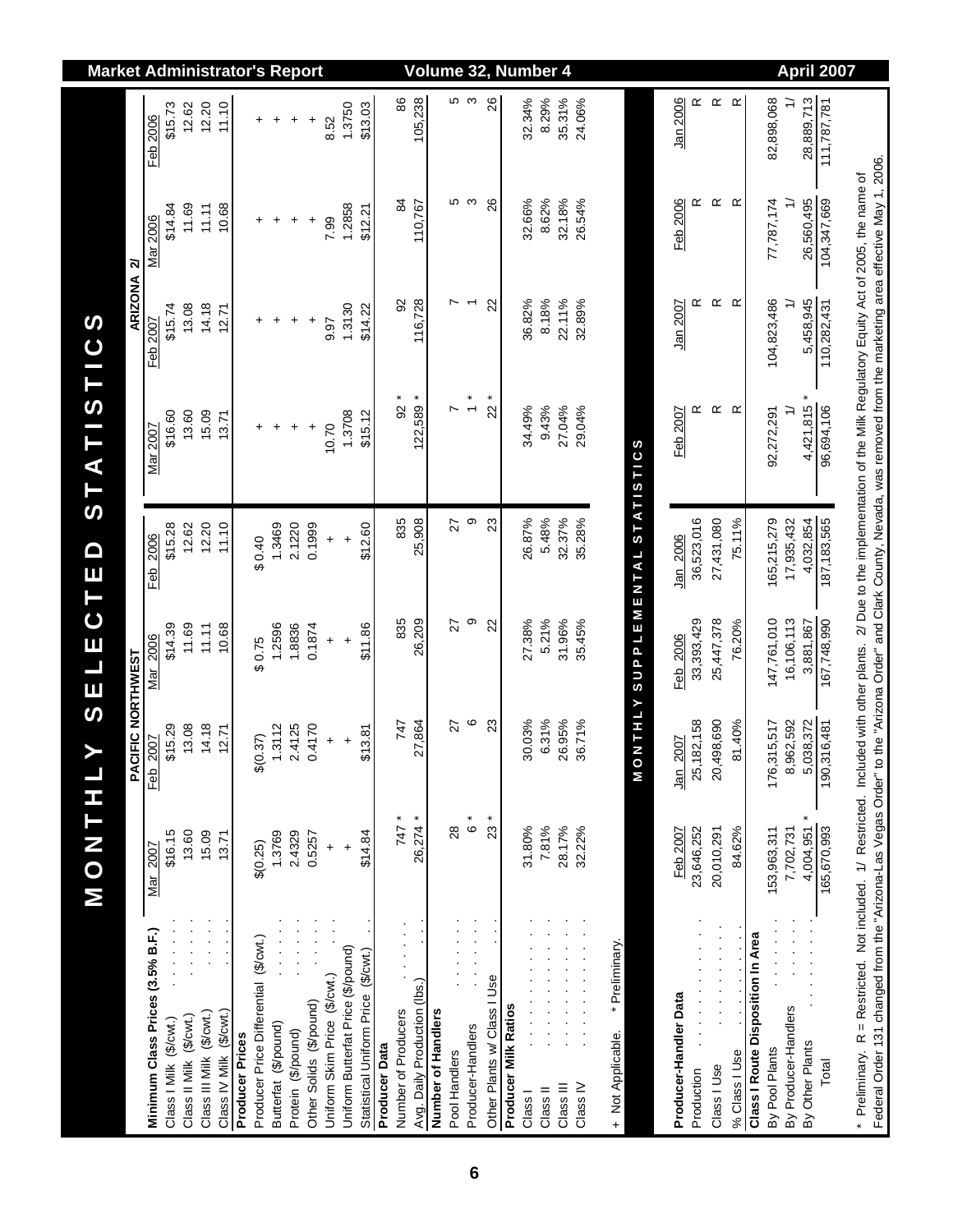|                                                                                   |                           |                        |                     |                             |                                                | <b>Market Administrator's Report</b> |              |                             |                     |                  |            |                   |                             |                                  |                     |                    |                    |                     |                    | <b>Volume 32. Number 4</b> |                            |                           |                             |                     |                           |                     |               |                           |                              |                           |                        |                           | <b>April 2007</b> |                                                                                           |                                                                                                                                       |
|-----------------------------------------------------------------------------------|---------------------------|------------------------|---------------------|-----------------------------|------------------------------------------------|--------------------------------------|--------------|-----------------------------|---------------------|------------------|------------|-------------------|-----------------------------|----------------------------------|---------------------|--------------------|--------------------|---------------------|--------------------|----------------------------|----------------------------|---------------------------|-----------------------------|---------------------|---------------------------|---------------------|---------------|---------------------------|------------------------------|---------------------------|------------------------|---------------------------|-------------------|-------------------------------------------------------------------------------------------|---------------------------------------------------------------------------------------------------------------------------------------|
|                                                                                   |                           | Feb 2006               | 253,413,919         | 53,837,624                  | 324,116,210<br>16,864,667                      |                                      | 19,852,806   | 6,226,923                   | 28,873,442          | 11,272,953       | 11,082,859 | 478.191           | 77,787,174                  | 4,300,619                        | 7,614,126           | 89,701,919         | 21,716,555         | 90,046,746          | 122,650,990        | 324,116,210                |                            | 81,948,865                | 89,477,298<br>21,012,307    | 60,975,449          | 70,702,291                |                     | ≓             |                           | 9,050,497                    | 8.93%                     | 3,203,640              | 4.06%                     |                   |                                                                                           |                                                                                                                                       |
|                                                                                   |                           | Mar 2006               | 288,436,958         | 42,446,543                  | 17,338,085<br>348,221,586                      |                                      | 22,910,981   | 6,639,374                   | 32,585,362          | 11,946,395       | 12,422,389 | 548,065           | 87,052,566                  | 5,125,024                        | 9,936,956           | 102,114,546        | 25,863,770         | 93,270,124          | 126,973,146        | 348,221,586                |                            | 94,202,508                | 24,868,254<br>92,813,984    | 76,552,212          | 59,784,628                | $\geq$              | $\geq$        | $\geq$                    | 9,304,418                    | 6.63%                     | 3,294,018              | 10.03%                    |                   |                                                                                           |                                                                                                                                       |
|                                                                                   | ARIZONA <sub>2</sub>      | Feb 2007               | 300,690,633         | 11,609,112                  | 20,346,898<br>332,646,643                      |                                      | 27,283,088   | 6,414,235                   | 32,913,477          | 12,548,954       | 12,624,075 | 488,462           | 92,272,291                  | 18,030,728                       | 12,238,648          | 122,541,667        | 25,421,024         | 66,486,432          | 118, 197, 520      | 332,646,643                |                            | 110,723,487               | 66,480,599<br>24,590,277    | 98,896,270          | 31,956,010                | ₹                   | $\Rightarrow$ | $\tilde{t}$               | 10,738,951                   | 18.66%                    | 4,376,488              | 36.61%                    |                   |                                                                                           |                                                                                                                                       |
|                                                                                   |                           | Mar 2007               | 349,623,758         | 13,467,075                  | 22,049,023<br>385,139,856                      |                                      | 29,649,480   | 6,341,151                   | 36,706,861          | 13,654,273       | 13,960,753 | 527,604           | 100,840,122                 | 20,613,417                       | 11,071,910          | 132,525,449        | 34,352,327         | 95,473,484          | 122,788,596        | 385, 139, 856              |                            | 120,599,895               | 32,966,230<br>94,531,681    | 101,525,952         | 35,516,098                | $\cong$             | $\Rightarrow$ | $\widetilde{\phantom{0}}$ | 11,278,186                   | 21.21%                    | 4,275,014              | 29.78%                    |                   | of the Milk Regulatory Equity Act of 2005, the name of Federal Order 131 changed from the |                                                                                                                                       |
| <b>HLY STATISTICAL SUMMARY</b><br>(Product pounds based upon reports of handlers) |                           | Feb 2006               | 605,729,389         | 18,949,517                  | 656,727,406<br>32,048,500                      |                                      | 29, 197, 156 | 11,044,592                  | 57,616,531          | 23,454,401       | 25,287,964 | 1,160,366         | 147,761,010                 | 14,321,670                       | 19,206,826          | 181,289,506        | 38,616,175         | 200,826,713         | 235,995,012        | 656,727,406                |                            | 162,748,594               | 33, 190, 373<br>196,068,019 | 213,722,403         | 18,540,912                | 5,425,802           | 4,758,694     | 22,272,609                | 21,633,192                   | 58.14%                    | 6,474,625              | 1.27%                     |                   |                                                                                           |                                                                                                                                       |
|                                                                                   |                           | Mar 2006               | 678,410,919         | 25,122,500                  | 31,458,383<br>734,991,802                      |                                      | 32,710,683   | 11,841,658                  | 66,065,296          | 25,725,177       | 27,342,636 | 1,327,957         | 165,013,407                 | 17,208,593                       | 20,443,562          | 202,665,562        | 43,389,398         | 221,228,048         | 267,708,794        | 734,991,802                |                            | 185,730,288               | 216,788,998<br>35,374,444   | 240,517,189         | 16,935,274                | 8,014,954           | 4,439,050     | 27,191,605                | 21,884,223                   | 19.22%                    | 6,537,599              | $-0.64%$                  |                   |                                                                                           |                                                                                                                                       |
| <b>TNOM</b>                                                                       | PACIFIC NORTHWEST         | 2007<br>Feb            | 582,799,405         | 37,395,157                  | 35,334,446<br>655,529,008                      |                                      | 30,188,066   | 11,459,741                  | 60,935,578          | 24,755,502       | 25,327,086 | 1,297,338         | 153,963,311                 | 17,575,597                       | 18,777,737          | 190,316,645        | 42,247,604         | 171,268,834         | 251,695,925        | 655,529,008                |                            | 175,027,667               | 36,796,624<br>157,038,633   | 213,936,481         | 15,288,978                | 5,450,980           | 14,230,201    | 37,759,444                | 20,814,264                   | $-3.79%$                  | 6,797,023              | 4.98%                     |                   |                                                                                           |                                                                                                                                       |
|                                                                                   |                           | Mar 2007               | 608,437,297         | 40,266,668                  | 681,325,014<br>32,621,049                      |                                      | 33,527,732   | 12,607,718                  | 67,831,795          | 27,733,894       | 28,449,469 | 1,461,981         | 171, 612, 589               | 20,406,872                       | 17,431,347          | 209,450,808        | 54,950,813         | 190,043,919         | 226,879,474        | 681,325,014                |                            | 193,467,508               | 47,527,552<br>171,409,662   | 196,032,575         | 15,983,300                | 7,423,261           | 18,634,257    | 30,846,899                | 19,627,010                   | $-10.31%$                 | 6,756,478              | 3.35%                     |                   |                                                                                           |                                                                                                                                       |
|                                                                                   | RECEIPTS, UTILIZATION AND | CLASSIFICATION OF MILK | TOTAL PRODUCER MILK | RECEIPTS FROM OTHER SOURCES | TOTAL TO BE ACCOUNTED FOR<br>OPENING INVENTORY | UTILIZATION OF RECEIPTS              | Whole milk.  | Flavored milk & milk drinks | $2\%$ milk $\ldots$ | 1% milk $\ldots$ | Skim milk  | <b>Buttermilk</b> | CLASS I ROUTE DISP. IN AREA | Class I dispositions out of area | Other Class I usage | TOTAL CLASS I USE. | TOTAL CLASS II USE | TOTAL CLASS III USE | TOTAL CLASS IV USE | TOTAL ACCOUNTED FOR        | CLASSIFICATION OF RECEIPTS | Class I<br>Producer milk: | Class III<br>Class II       | Class <sub>IV</sub> | Class I<br>Other receipts | Class <sup>II</sup> | Class III     | Class <sub>IV</sub>       | Avg. daily producer receipts | Change From Previous Year | Avg. daily Class I use | Change From Previous Year |                   | 1/ Restricted - Included with Class I. 2/ Due to the implementation                       | "Arizona-Las Vegas Order" to the "Arizona Order" and Clark County, Nevada, was removed from the marketing area effective May 1, 2006. |